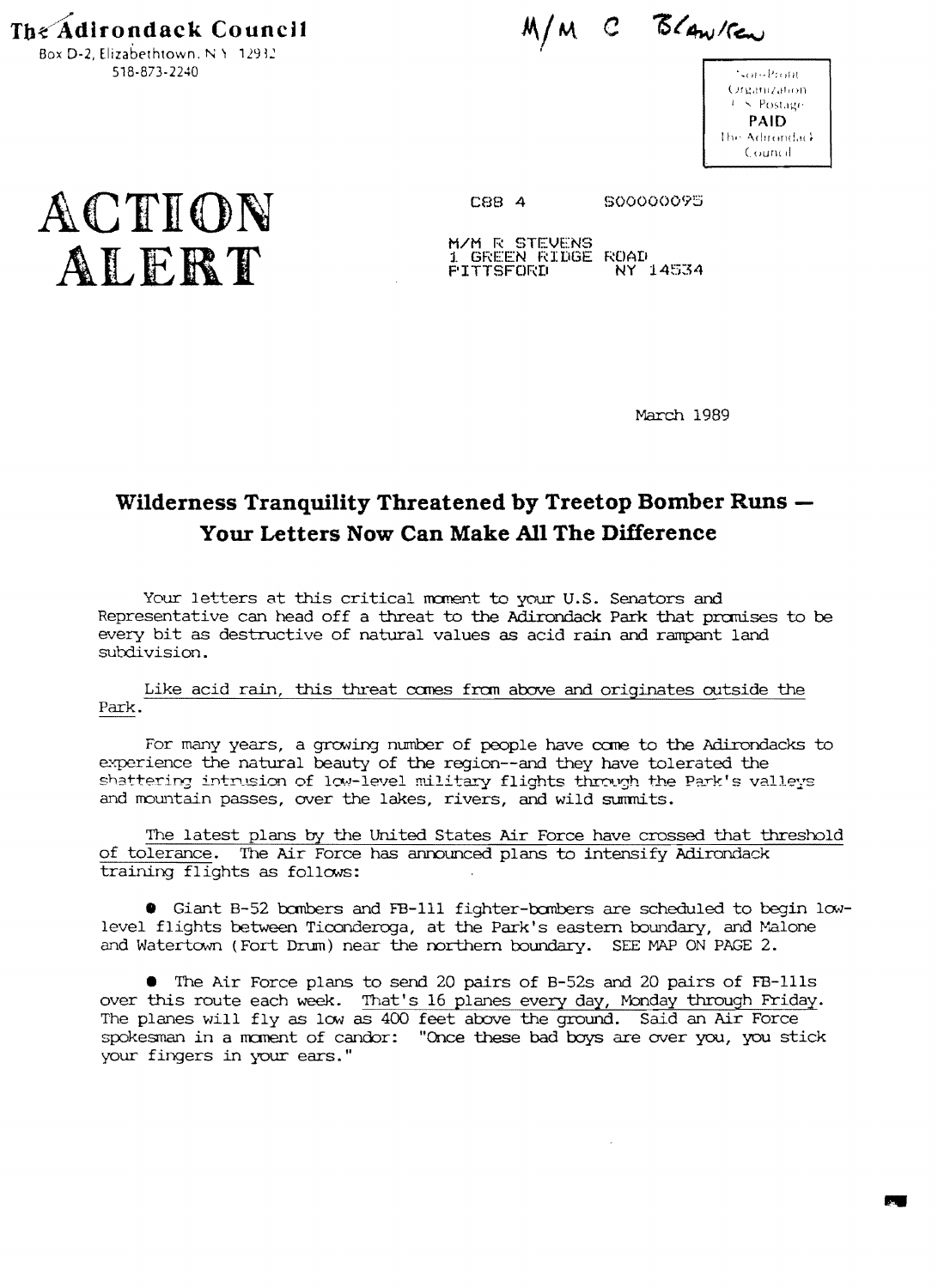### WHAT'S AT STAKE

The Adirondack Park is the last extensive natural area in the northeastern United States. About 40% of the Park is publicly-owned Forest Preserve, protected as "forever wild" by the State Constitution for almost a century. One million acres of these public lands have been further designated as Wilderness, where no motors are allowed and where--until recently--natural serenity has prevailed.

The Adirondack Council believes that the escalating militarization of the Adirondack Park must cease. Thanks to a recent public outcry in the Midwest, similar USAF plans for bomber runs over the federal Boundary Waters Canoe Area were scuttled.

We can stop these misguided plans for the Adirondacks, as well. The Air Force does respond to public opinion.

### WHAT YOU CAN DO

Your letters at this time will help persuade your oongressional representatives--and through them the Air Force flight planners--that low-level tomber runs over the treetops of sensitive Adirondack lands cannot be tolerated.

Please write to one or both of your U.S. Senators and to your U.S. Representative listed below and on page 4. Please request a full environmental impact analysis of this and all other military exercises in and over the Adirondack Park.

Charles M. Chusen

Olarles M. Clusen Executive Director

#### United States Senators

Hon. Alphonse Dt Amato Hon. Daniel Patrick M:lyn.ihan U.S. Senate U.S. Senate<br>Room 520, Hart Senate Office Bldg. Room 464, Ru

Room 520, Hart Senate Office Bldg. Room 464, Russell Senate Office Bldg.<br>Washington, D.C. 20510 Washington, D.C. 20510 Washington, D.C. 20510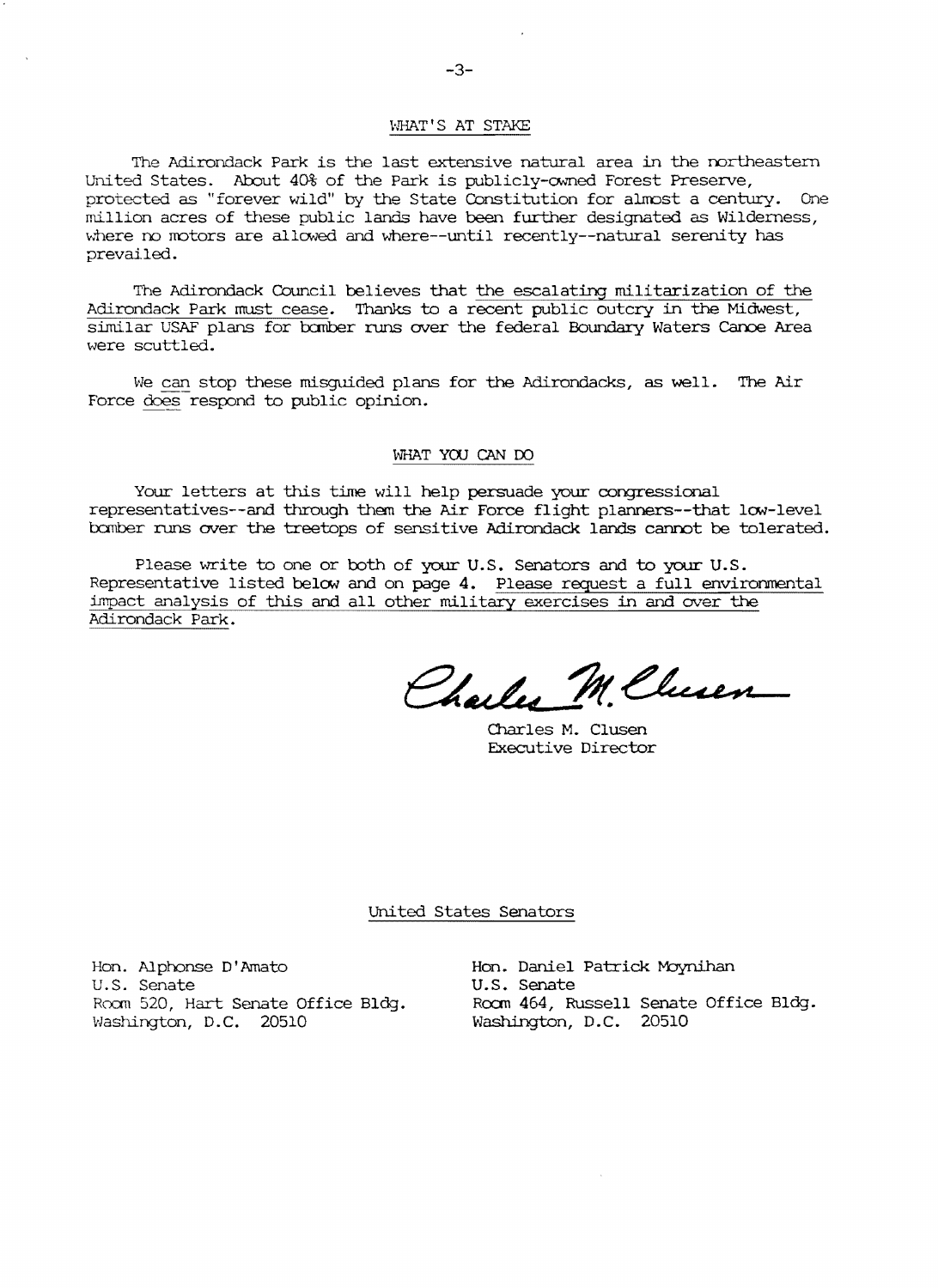## Olnited States Senate

WASHINGTON, D.C. 20510

June 1, 1989

Ms. Debbie E. Blanken 54 Timber Hill Rd. Buffalo Grove, Illinois 60089

Dear Ms. Blanken:

Thank you for your thoughts regarding the U.S. Air Force Strategic Air Command (SAC) training routes over New York State's Adirondack Park.

As you may already know, SAC has issued a final environmental assessment on their low-altitude training flights. Several provisions are included in this assessment which are aimed at maintaining the environmental quality of the Park. Through a combination of higher altitudes and altered flight paths, SAC now will attempt to avoid environmentally sensitive areas along its training route. They will also fly clear of wildlife habitats, avoiding known nesting areas by a distance of at least 1.5 miles. Furthermore, the New York State Department of Environmental Conservation (DEC) has the additional authority, under the assessment, to request temporary rerouting of training missions if necessary for environmental reasons.

These actions will hopefully provide adequate protection for Adirondack Park. Rest assured that if these measures are found to be inadequate I will insist on revisions. Our State constitution requires that the Park remain "forever wild", and this must be safeguarded.

Thank you once again for your thoughts, and please do not hesitate to contact me again on this or any other matter.

Sincerely,

 $\sum$ luoz. m

Daniel Patrick Neynihan